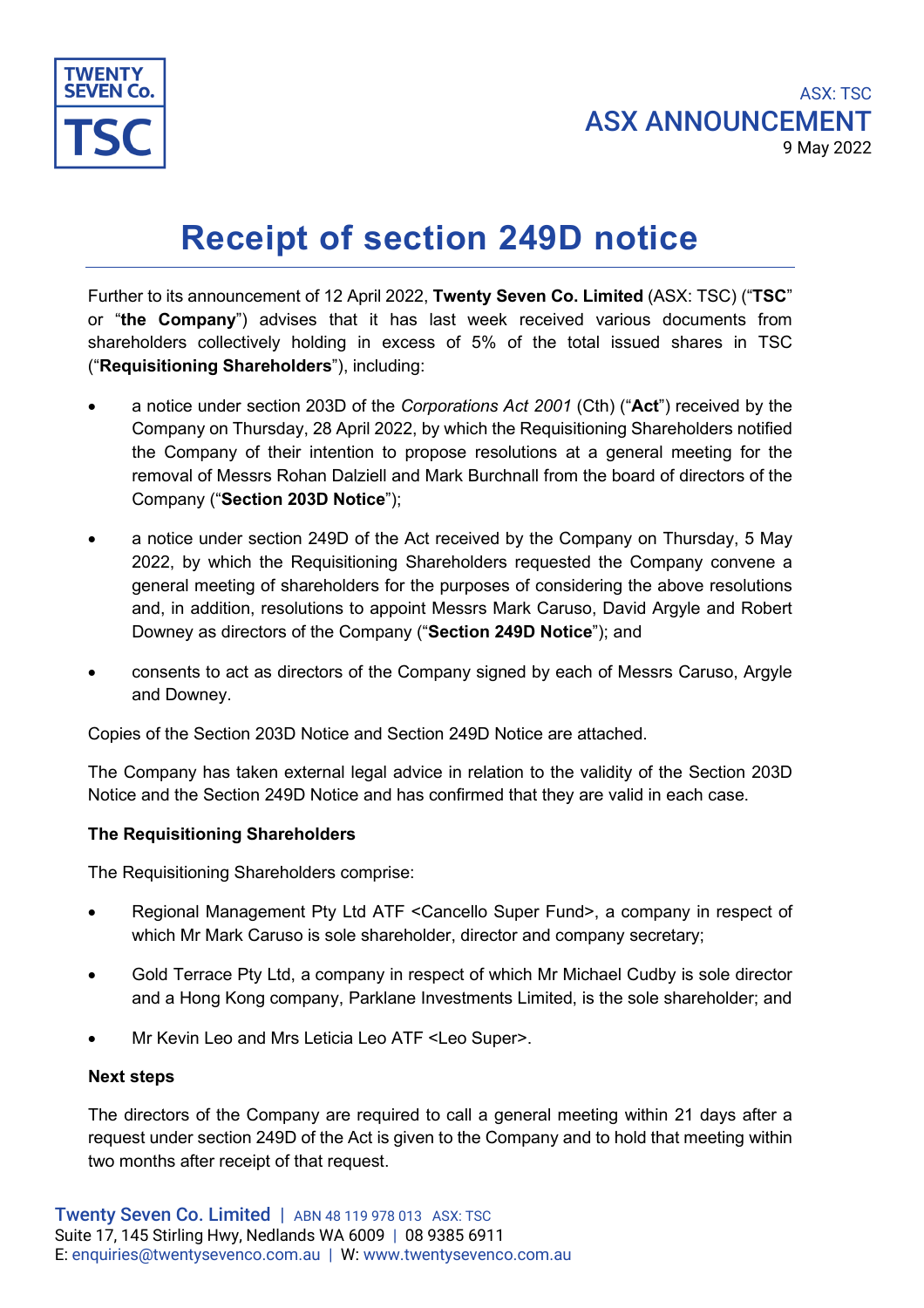The Company will keep shareholders updated as required in connection with that meeting.

## **The Board of Twenty Seven Co. Limited authorised the release of this announcement to the ASX.**

## For further information please contact:

**Rohan Dalziell Non-executive Chairman**

Phone: (08) 9385 6911 Mobile: + 61 407 994 507 Email: [enquiries@twentysevenco.com.au](mailto:enquiries@twentysevenco.com.au)

## About Twenty Seven Co. Limited

Twenty Seven Co. Limited (ASX: TSC) is an ASX-listed explorer. TSC's Australian assets comprise two tenure groupings detailed briefly as follows:

## WA Archaean Gold assets:

- **Mt Dimer Project:** is made up of mining lease M77/515 and exploration license E77/2383. The project is highly prospective for Archean gold. The recent soil geochemical sampling undertaken over the exploration license to the west of the MDML shows the potential for further mineralisation to be defined within the greater project area.
- **Yarbu Project:** This project is located on the Marda Greenstone belt  $\sim$  80km to the northwest of the Mt Dimer Project. Yarbu consists of three exploration licenses (E77/2442, E77/2540 and E77/2539) which cover approximately 223sq km and are highly prospective for Archean gold deposits.
- **Rover Project:** TSC's 100% owned Rover project is located near Sandstone in a base metals and gold mineral rich area associated with Archean greenstone belts. Rover Project is a large 460sqkm tenure package covering two linear Archean greenstones, with a combined length of around 160km. Historically the area is underexplored and is currently undergoing a resurgence in exploration.

## NSW Iron Oxide-Copper-Gold and tin assets:

- **Midas Project:** is prospective for Iron Oxide Copper Gold (IOCG) and is located 40km NE of Broken Hill.
- **Perseus Project:** is prospective for Iron Oxide Copper Gold (IOCG) and historically has been underexplored and is located ~50km west of Broken Hill.
- **Trident Project:** is prospective for Iron Oxide Copper Gold (IOCG) and tin and is located ~35km north-east of Broken Hill.

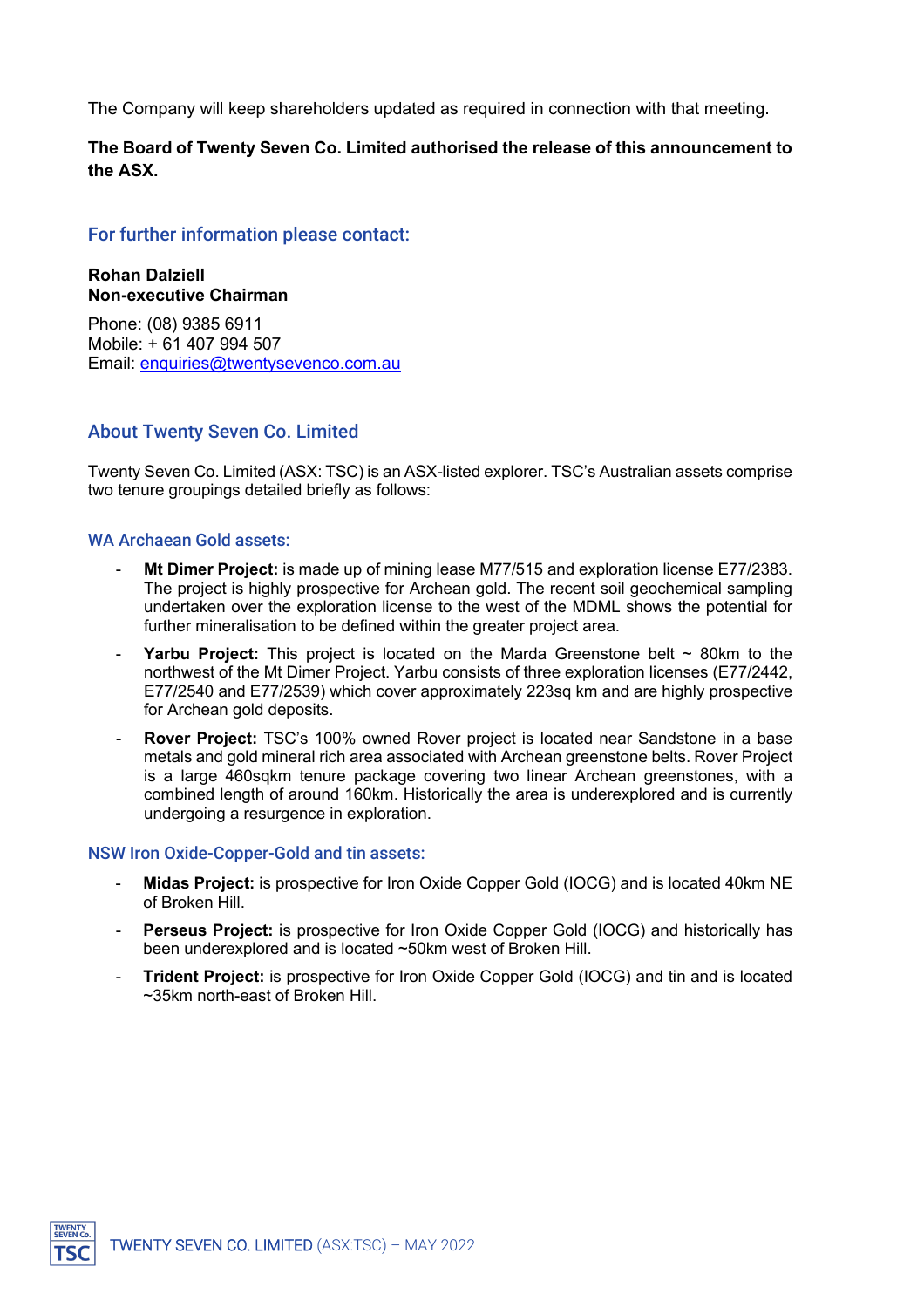Page 1 of 3

To:

**Attention: The Directors** Twenty Seven Co. Limited ACN 119 978 013 Suite 17, 145 Stirling Highway Nedlands WA 6009

From:

**Gold Terrace Pty Ltd** ACN 601 177 619 Unit 22, 8-12 Hurley Street, Canningvale WA 6155

Regional Management Pty Ltd ACN 106 755 622 ATF < Cancello Super Fund> 125 Sheffield Road Welshpool WA 6106

Mr Kevin Anthony Leo and Mrs Leticia Leo ATF <Leo Super> PO Box 23 Lake Grace WA 6353

## NOTICE OF INTENTION TO MOVE A RESOLUTION PURSUANT TO SECTION 203D OF THE **CORPORATIONS ACT 2001**

We:

- Gold Terrace Pty Ltd ACN 601 177 619 of Unit 22, 8-12 Hurley Street,  $(a)$ Canningvale WA 6155;
- $(b)$ Regional Management Pty Ltd ACN 106 755 622 ATF < Cancello Super Fund> of 125 Sheffield Road Welshpool WA 6106; and
- Mr Kevin Anthony Leo and Mrs Leticia Leo ATF <Leo Super> of PO Box 23 Lake  $|C|$ Grace WA 6353.

are all members of Twenty Seven Co. Limited ACN 119 978 013 (Company) holding (as at midnight on 27 April 2022) 133,454,264 ordinary fully paid shares in the capital of the Company, being approximately 5.02% of the votes that may be cast at a general meeting of the Company.

We hereby give notice pursuant to section 203D of the Corporations Act 2001(Cth) of our intention to move the following resolutions at the next general meeting of the Company: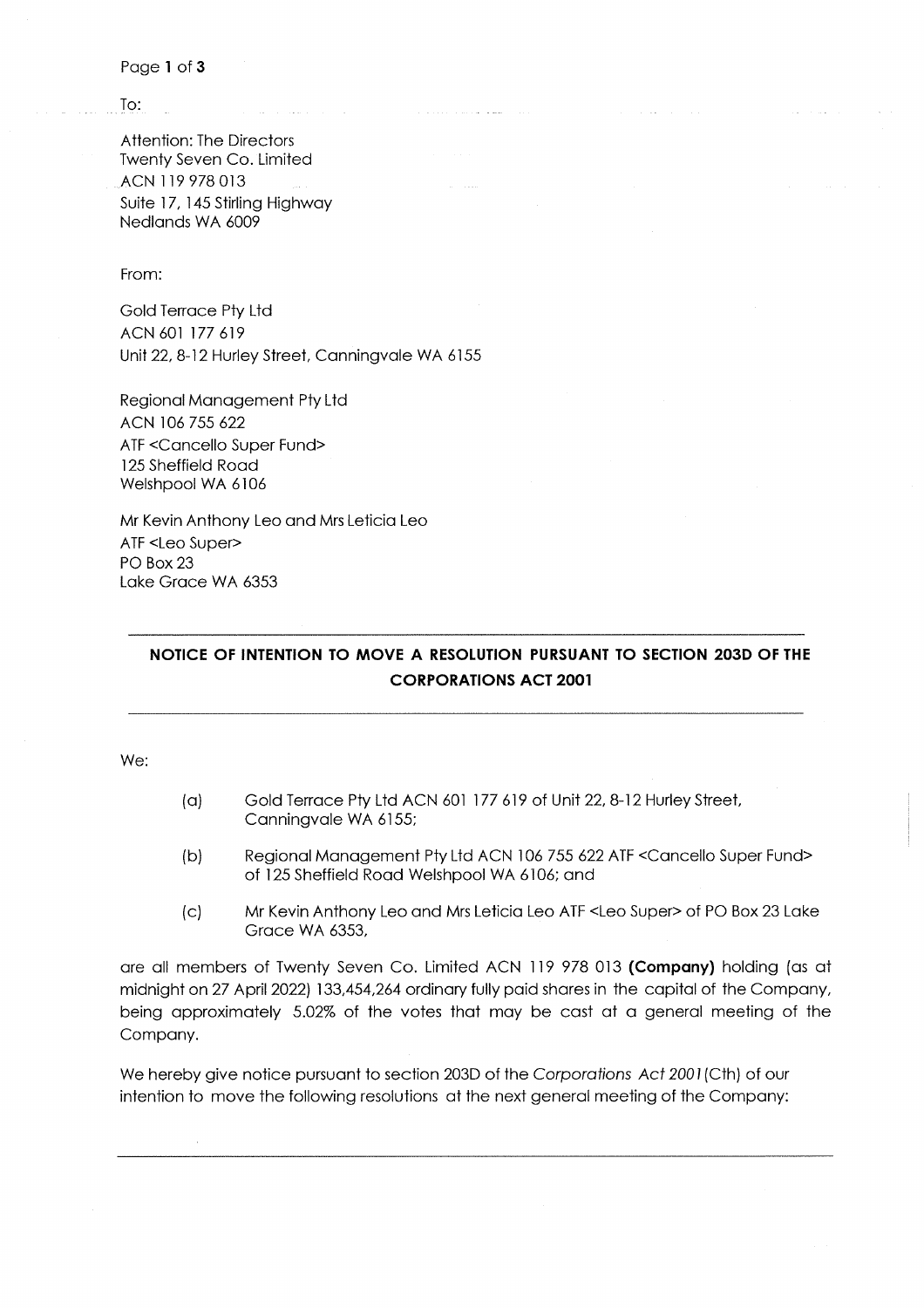#### Page 2 of 3

#### **RESOLUTION 1 - Removal of Director - Mr Rohan Dalziell**

"That, Mr Rohan Dalziell be removed as a Director of the Company with immediate effect."

#### RESOLUTION 2 - Removal of Director - Mr Mark Langley Burchnall

'That, Mr Mark Langley Burchnall be removed as a Director of the Company with immediate effect."

#### **EXECUTION OF MEMBERS**

Dated 28 April 2022

EXECUTED by REGIONAL MANAGEMENT PTY LTD ACN 106 755 622 ATF <CANCELLO SUPER FUND>

in accordance with section 127 of the Corporations Act 2001 (Cth):

Sole Director/Secretary

Mark Caruso Name of Sole Director/Secretary (print)

**EXECUTED by GOLD TERRACE PTY LTD** ACN 601 177 619

in accordance with section 127 of the Corporations Act 2001 (Cth):

Sole Director/Secretary

Michael Cubdy Name of Sole Director/Secretary (print)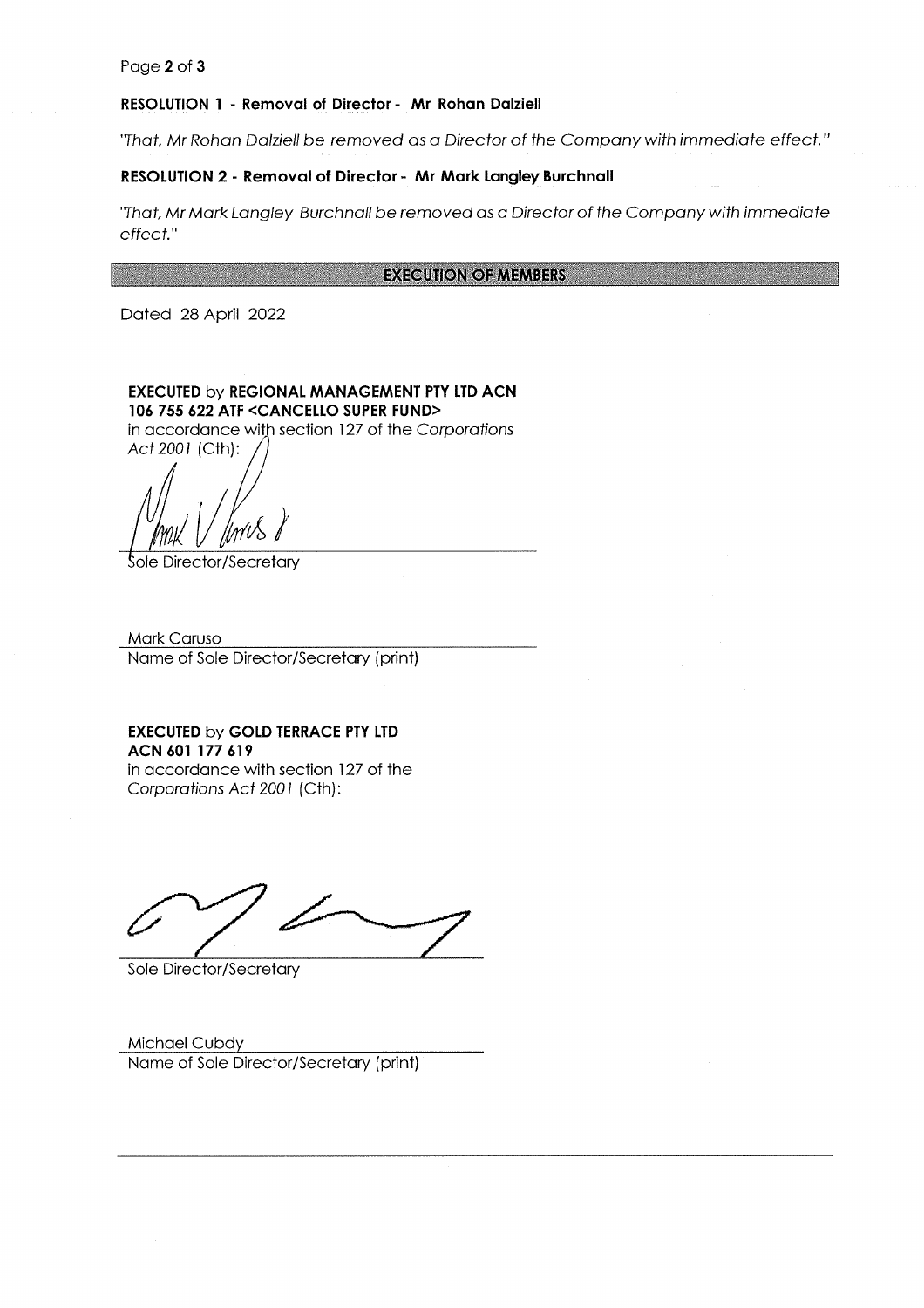SIGNED by MR KEVIN ANTHONY LEO ATF <LEO SUPER> in the presence of:

Signature of witness

 $2$   $\beta$   $\lambda$ co

Signature

-)

1  $\overline{\phantom{a}}$ 

 $\overline{\phantom{a}}$  $\mathcal{L}$ 

Christopher Hoult Name of witness

SIGNED by MRS LETICIA LEO ATF <LEO ) **SUPER>** in the presence of:

Signature of witness

Signature

Christopher Hoult Name of witness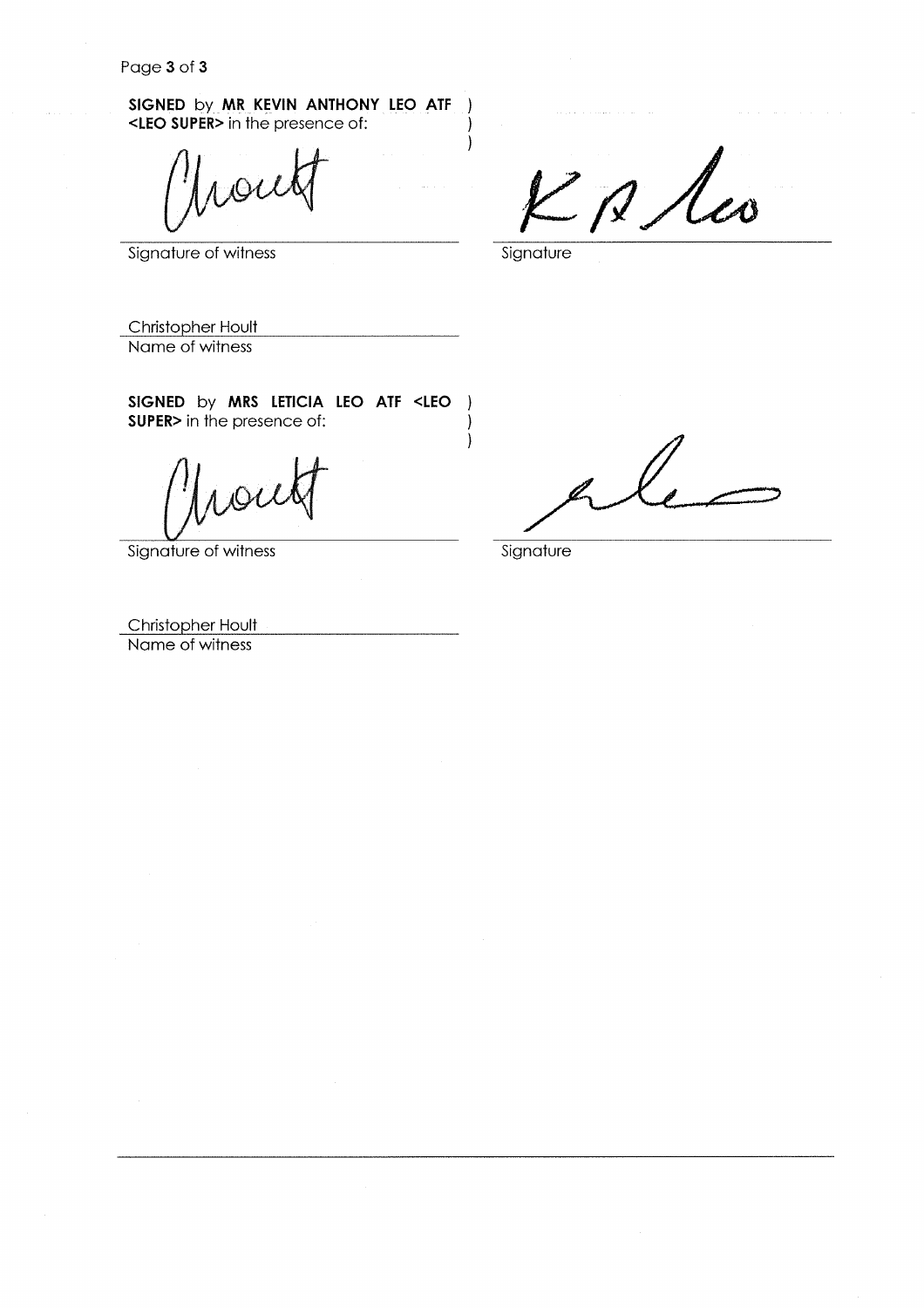```
Page 1 of 4
```
To:

Attention: The Directors **Twenty Seven Co. Limited** ACN 119 978 013 Suite 17, 145 Stirling Highway Nedlands WA 6009

From:

Gold Terrace Pty Ltd ACN 601 177 619 Unit 22, 8-12 Hurley Street, Canningvale WA 6155

Regional Management Pty Ltd ACN 106 755 622 ATF <Cancello Super Fund> 125 Sheffield Road Welshpool WA 6106

Mr Kevin Anthony Leo and Mrs Leticia Leo ATF <Leo Super> PO Box 23 Lake Grace WA 6353

#### REQUEST TO CONVENE GENERAL MEETING OF **TWENTY SEVEN CO. LIMITED PURSUANT TO SECTION 249D OF THE CORPORATIONS ACT** 2001

We:

- Gold Terrace Pty Ltd ACN 601 177 619 of Unit 22, 8-12 Hurley Street, Canningvale  $(a)$ WA 6155:
- $(b)$ Regional Management Pty Ltd ACN 106 755 622 ATF <Cancello Super Fund> of 125 Sheffield Road Welshpool WA 6106; and
- Mr Kevin Anthony Leo and Mrs Leticia Leo ATF <Leo Super> of PO Box 23 Lake  $\mathcal{L}$ Grace WA 6353,

are all members of Twenty Seven Co. Limited ACN 119 978 013 (Company) holding (as at midnight on 4 May 2022) 133,454,264 ordinary fully paid shares in the capital of the Company, being approximately 5.02% of the votes that may be cast at a general meeting of the Company.

We request, pursuant to section 249D of the Corporations Act 2001 (Cth), that the directors of the Company call and arrange to hold a general meeting of the Company for the purpose of considering and if thought fit, passing as ordinary resolutions, the resolutions set out below: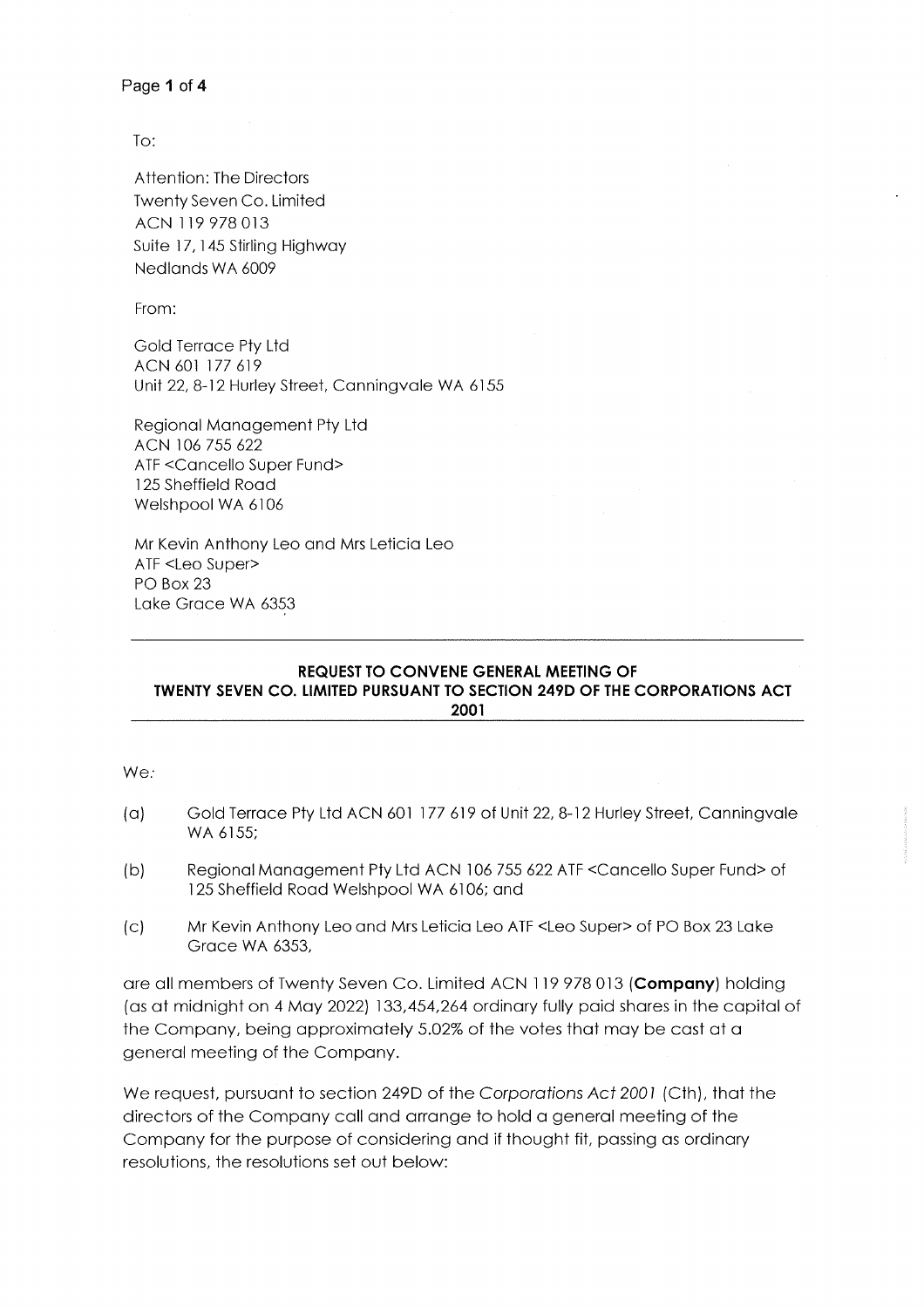## RESOLUTION 1 - Appointment of Director - Mr Mark Victor Caruso

"That Mr Mark Victor Caruso, having consented to act, be appointed as a Director of the Company."

## **RESOLUTION 2 - Appointment of Director - Mr David Argyle**

"That Mr David Argyle, having consented to act, be appointed as a Director of the Company."

## RESOLUTION 3 - Appointment of Director - Mr Robert Hartley Downey

"That Mr Robert Hartley Downey, having consented to act, be appointed as a Director of the Company."

## **RESOLUTION 4 - Removal of Director - Mr Rohan Dalziell**

"That, Mr Rohan Dalziell be removed as a Director of the Company."

## **RESOLUTION 5 - Removal of Director - Mr Mark Langley Burchnall**

"That, Mr Mark Langley Burchnall be removed as a Director of the Company."

We propose to move the resolutions above.

The consents to act from Mr Mark Victor Caruso, Mr David Argyle and Mr Robert Hartley Downey have been delivered to the Company on 29 April 2022.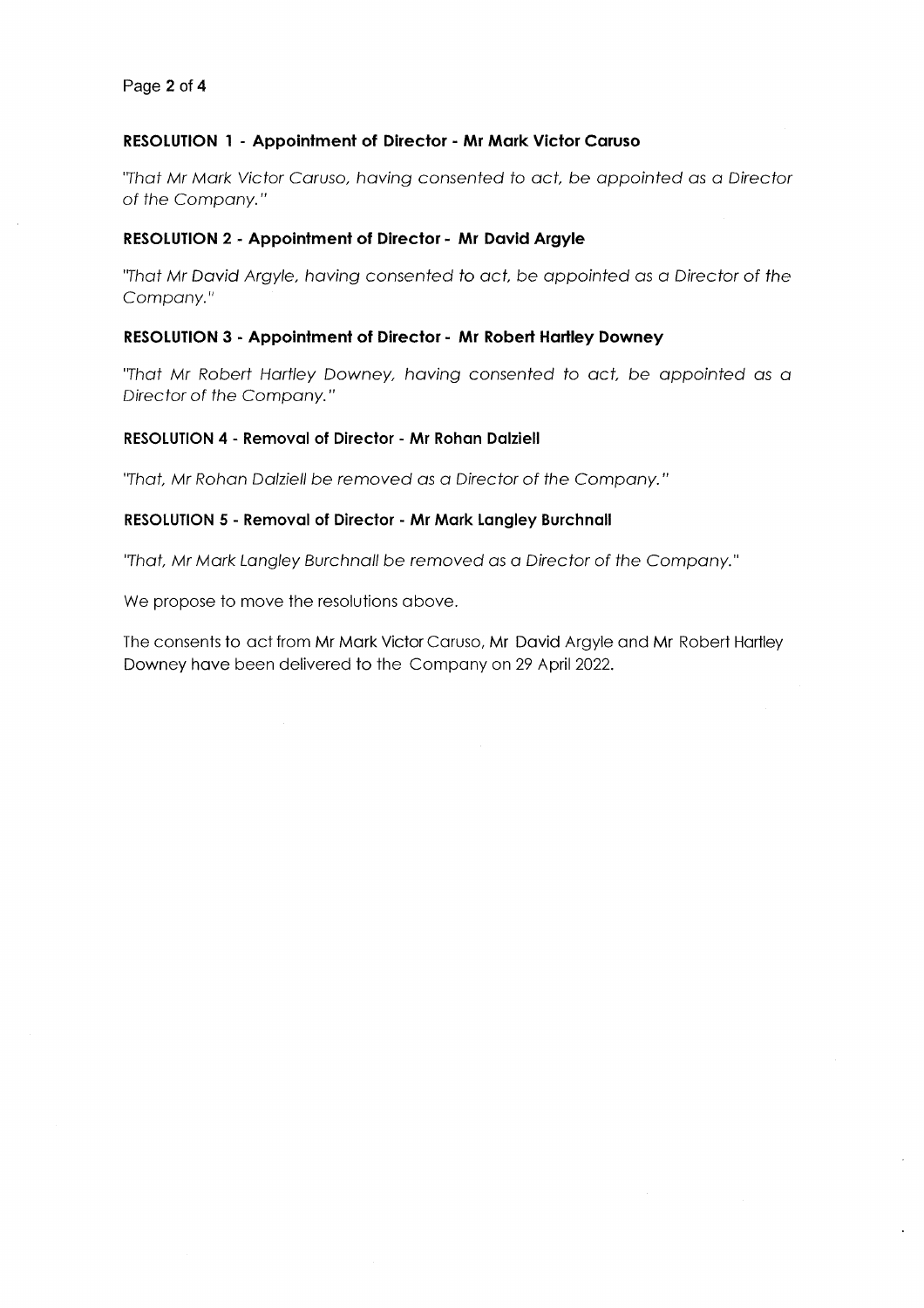#### **EXECUTION OF MEMBERS**

Dated 5 May 2022

**EXECUTED by REGIONAL MANAGEMENT PTY LTD ACN** 106 755 622 ATF <CANCELLO SUPER FUND>

in accordance with section 127 of the Corporations Act 2001 (Cth):

Sole Director/Secretary

Mark Caruso Name of Sole Director/Secretary (print)

**EXECUTED by GOLD TERRACE PTY LTD** ACN 601 177 619 in accordance with section 127 of the Corporations Act 2001 (Cth):

Sole Director/Secretary

Michael Cudby Name of Sole Director/Secretary (print)